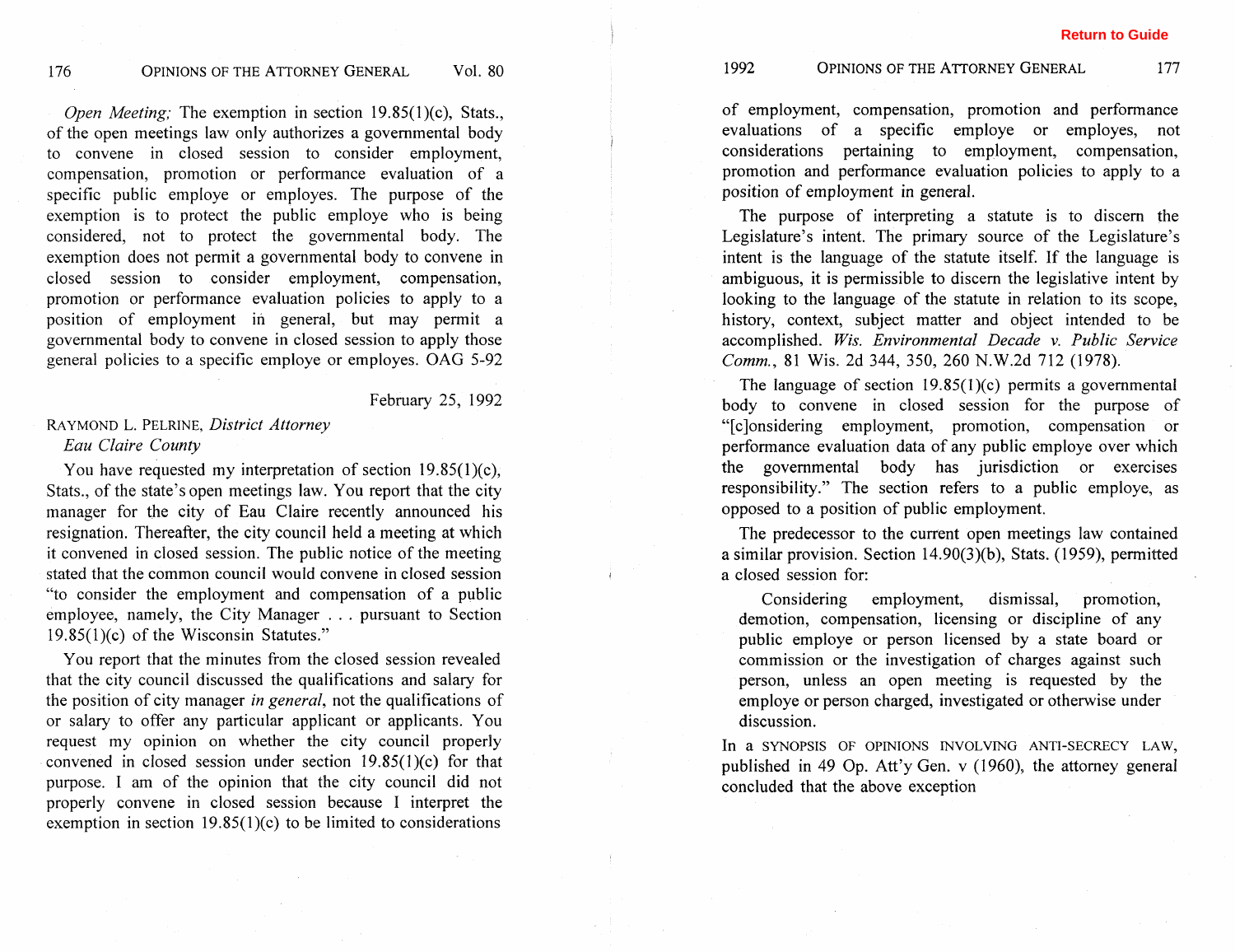does not apply where personnel or management policies are discussed generally. The purpose of the exception is to protect a particular employe who is being considered or discussed and not to protect the public agency involved. . . . The mere fact that items of public policy or future personnel relations are to be discussed is not a sufficient reason for a secret meeting. It is, in fact, a reason for holding an open meeting.

*Id.* at viii. The attorney general went on to state that the section "is not to be used for the concealment of information or to prevent employes as a group from knowing what personnel or compensation policies are being considered by [a governmental body]." *Id.* at x. The attorney general further stated:

Similarly we have said that a meeting to discuss generally the salaries for teachers should be open to the public. The provisions of sec. 14.90(3)(b), which provide that there may be closed executive sessions, refer to individual cases and do not give the right to a public body to close the meeting where salary schedules in general are being discussed.

#### *Id.* at xi.

The Legislature has amended the open meetings law six times since publication of the attorney general's SYNOPSIS OF OPINIONS INVOLVING ANTI-SECRECY LAW. Ch. 297, Laws of 1973; ch. 426, Laws of 1975; 1983 Wisconsin Act 84; 1985 Wisconsin Act 26, sec. 6; 1985 Wisconsin Act 29, sec. 153m; 1987 Wisconsin Act 305, secs. 2-5. The personnel exemption was amended by chapter 297, Laws of 1973. In that law, the state Legislature split the exemption in section 14.90(3)(b), renumbered to section  $66.77(3)(b)$ , into the two exemptions which appear in section 19.85(1) of the current open meetings law:

(b) Considering dismissal, demotion, licensing or discipline of any public employe or person licensed by a board or commission or the investigation of charges against such person, or considering the grant or denial of tenure for a university faculty member, and the taking of formal action on any such matter; provided that the faculty member or other public employe or person licensed is given actual notice of any evidentiary hearing which may be held prior to final action being taken and of any meeting at which final action may be taken. The notice shall contain a statement that the person has the right to demand that the evidentiary hearing or meeting be held in open session. This paragraph and par. (f) do not apply to any such evidentiary hearing or meeting where the employe or person licensed requests that an open session be held.

(c) Considering employment, promotion, compensation or performance evaluation data of any public employe over which the governmental body has jurisdiction or exercises responsibility.

The purpose of the amendment was to "clarify that preliminary discussions of personnel problems may be held at closed session without notice to the effected employe(s)." Analysis by the Legislative Reference Bureau, LRB 10637/5 (June 1976 special session). Section 19.85(1)(b) allows closing a meeting when a governmental body is "[clonsidering dismissal, demotion, licensing or discipline of any public employe or person licensed" but provides "[tlhe notice shall contain a statement that *the person* has the right to demand that the evidentiary hearing or meeting be held in open session." That wording makes clear that the term "public employe" in section  $19.85(1)(b)$  refers to "a person." There is nothing to indicate that the Legislature intended that the same term in section 19.85(1) $(c)$  be interpreted differently.

In chapter 426, Laws of 1975, the Legislature also exempted collective bargaining sessions from the requirements of the open meetings law. See sec. 19.82(1), Stats. The Legislature did not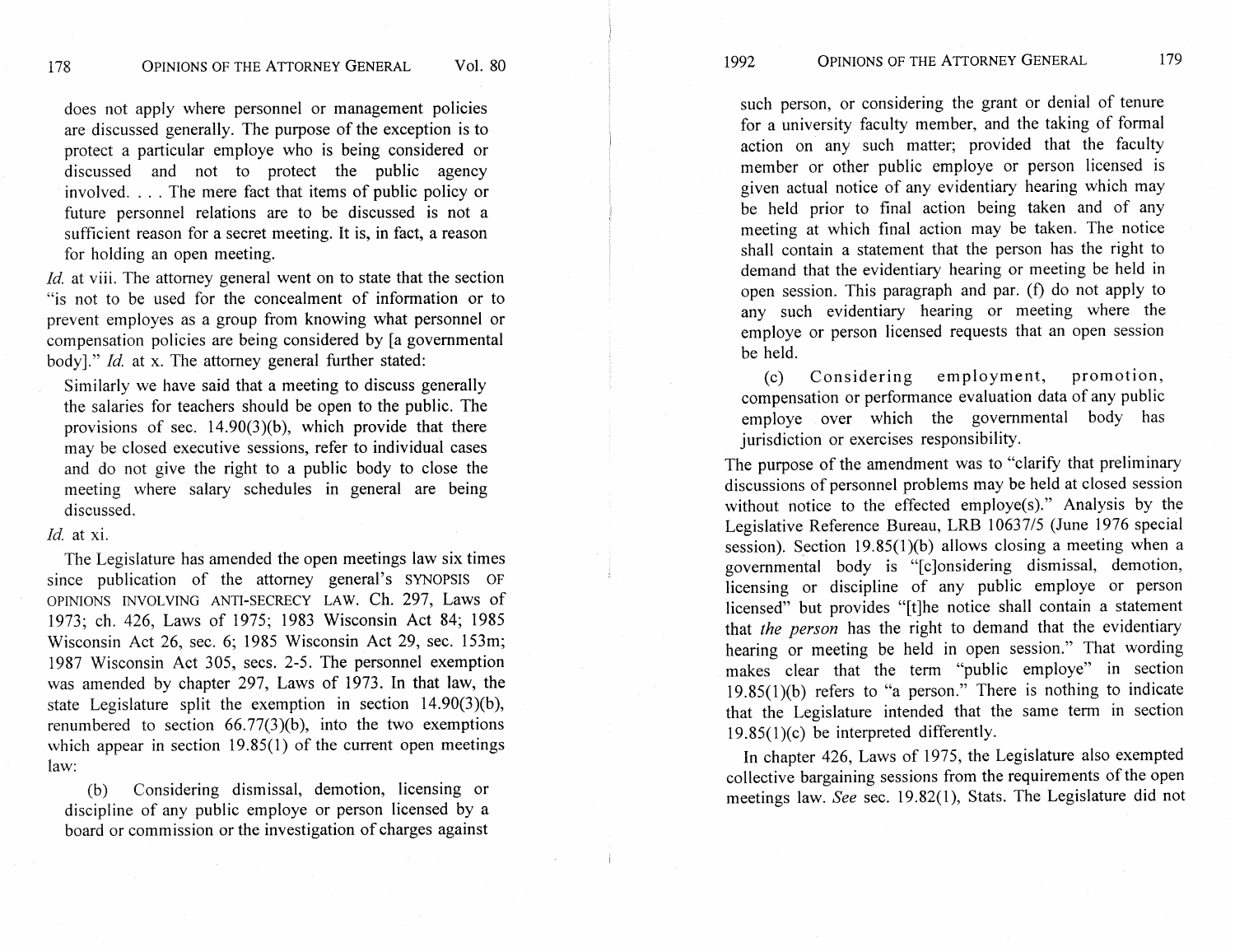enact a similar exemption for salary negotiations involving nonunion employes.

The Legislature has amended the open meetings law several times, but made no change in the law in response to the attorney general's interpretation that the personnel exemption is limited to consideration of employment, compensation, promotion and performance evaluations of a specific employe or employes, not consideration of employment policies to apply to a position of employment in general. That interpretation must, therefore, be regarded as presumptively correct. *See Staples v. Glienke,* 142 Wis. 2d 19, 28, 416 N.W.2d 920 (Ct. App. 1987); *Wisconsin Valley Imp. Co.* **v.** *Public Serv. Comrn.,*  9 Wis. 2d 606, 617, 101 N.W.2d 798 (1960).

The interpretation is consistent with the purpose of the open meetings law. The purpose is to ensure that the public has the "fullest and most complete information regarding the affairs of government as is compatible with the conduct of governmental business." Sec. 19.81(1), Stats. The law explicitly provides that its terms must be liberally construed in favor of ensuring the public has access to information about the affairs of its government. The law requires that a governmental body conduct all of its business in open session, unless an exemption in section 19.85(1) expressly permits the governmental body to conduct the business in closed session. *See State ex rel. Schaeve*  v. *Van Lare,* 125 Wis. 2d 40, 53, 370 N.W.2d 271 (Ct. App. 1985).

There can be no doubt that the public has a right to information about the qualifications that a governmental body is seeking in applicants for positions of public employment and about the general salary range that a governmental body will apply to positions of employment. To interpret section 19,85(1)(c) to permit a governmental body to convene in closed session when considering such matters, without discussing an individual employe or employes, would create a virtually limitless exemption, permitting a governmental body to set all of its general policies related to the hiring, compensation and evaluation of its public employes behind closed doors.

Thus, in order to protect the public's right to information about the conduct of governmental business, the personnel exemption must be narrowly construed to apply only when a governmental body is discussing the employment, promotion, compensation or performance evaluation of a specific employe or employes. This proposition is widely recognized in other states that have enacted an open meetings law. No state has enacted a law that specifically allows a governmental body to go into closed session to consider general policies to apply to a group or class of employes. Oakes, *The Personnel Matters Exception to the Mississippi Open Meetings Act--A Cloud Over The Sunshine Law, 7 Miss. College L. Rev. 181, 188.* "A general rule is that personnel exceptions apply to specific individuals and not to groups or classes of employees. Discussions of personnel questions involving general policy towards a group or class of employees, without reference to an individual employee, fall outside the provisions of every personnel exception."  $Id$  at 190-91 (quoting the National Association of Attorneys General, *Open Meetings: Exceptions to State Laws* (1979)).

For all of the above reasons, 1 conclude that section 19.85(1)(c) only authorizes a governmental body to convene in closed session to consider the employment, promotion, compensation or performance evaluation of a specific employe or employes. "Employe" for purposes of that section includes applicants for public employment. *Wisconsin Open Meetings Law, a Statutory Summary and a Digest of Opinions of the Attorney General, July 31, 1979 at 37. The section does not,* however, authorize a closed session to consider employment policies to apply to a position of employment in general.

With specific reference to the facts underlying your request for advice, it is my opinion that section 19.85(1)(c) does not authorize a closed session to discuss the qualifications a